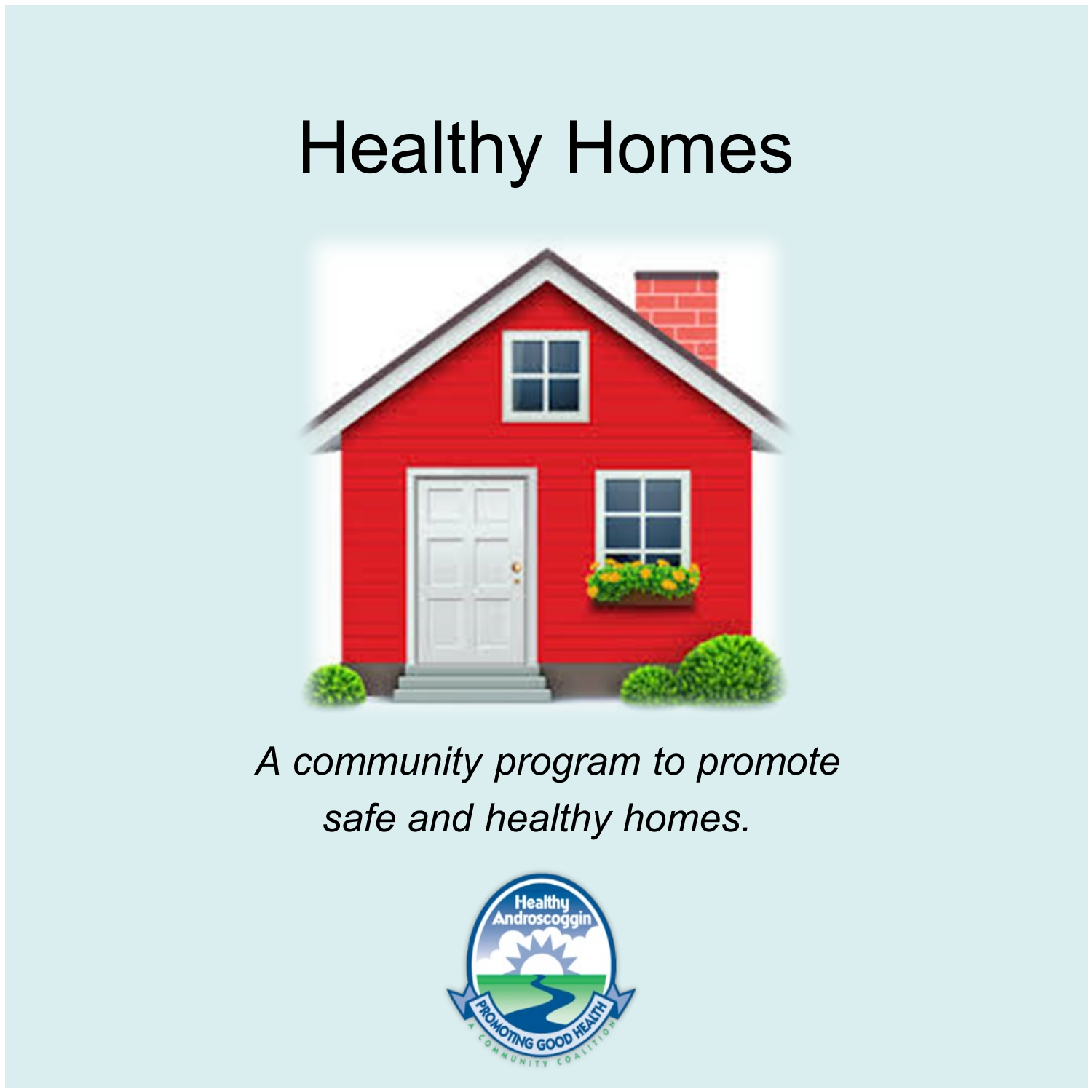# **Today's discussion will include:**

- General tips for a healthy home
- Overview of asthma and asthma symptoms
- Overview of asthma triggers and how to remove them
- Resources for addressing questions and concerns about asthma
- Overview of lead poisoning prevention
- Resources for addressing questions and concerns about lead in your home

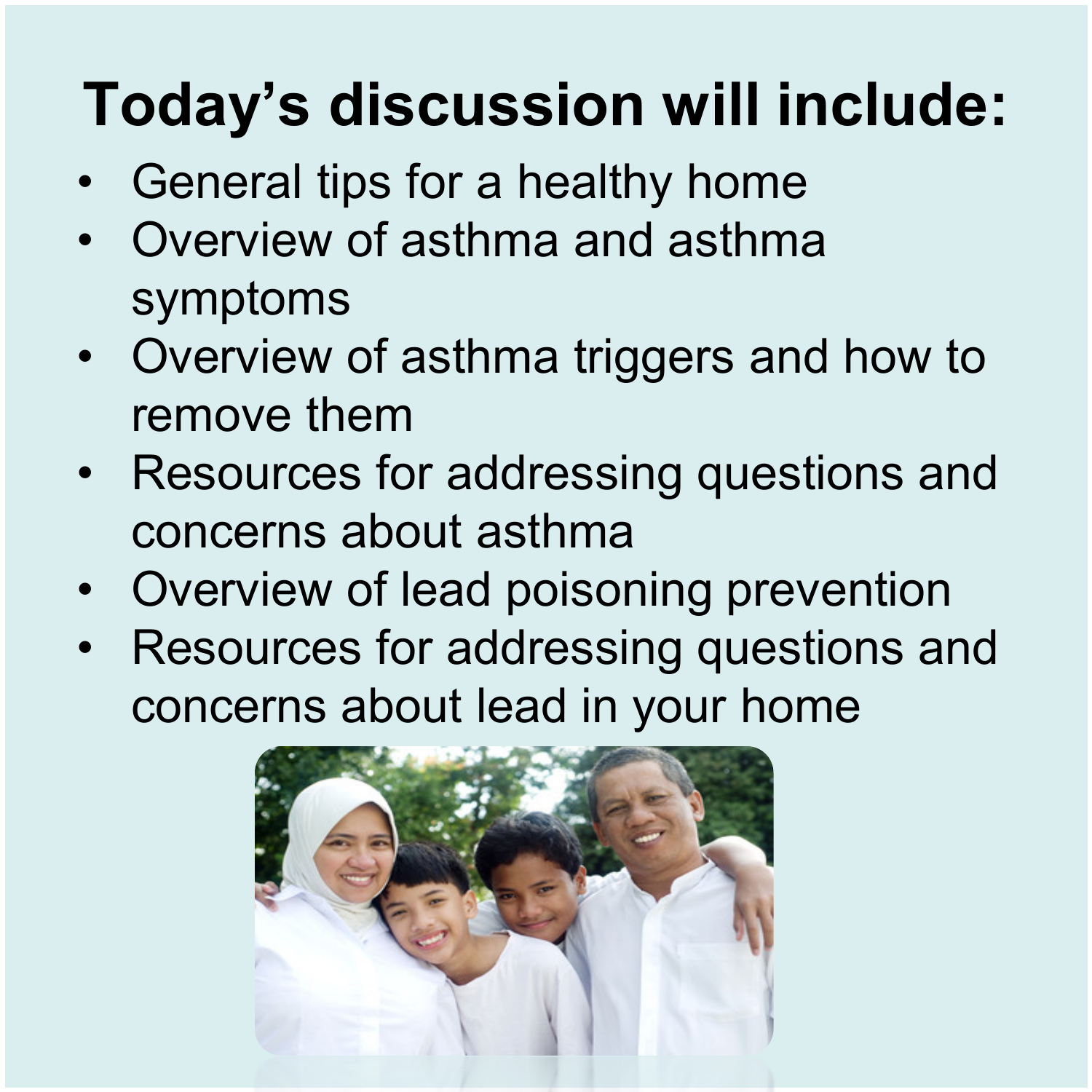a person's airways to become inflamed, to **Asthma** is a chronic condition that causes become narrow and produce extra mucus.

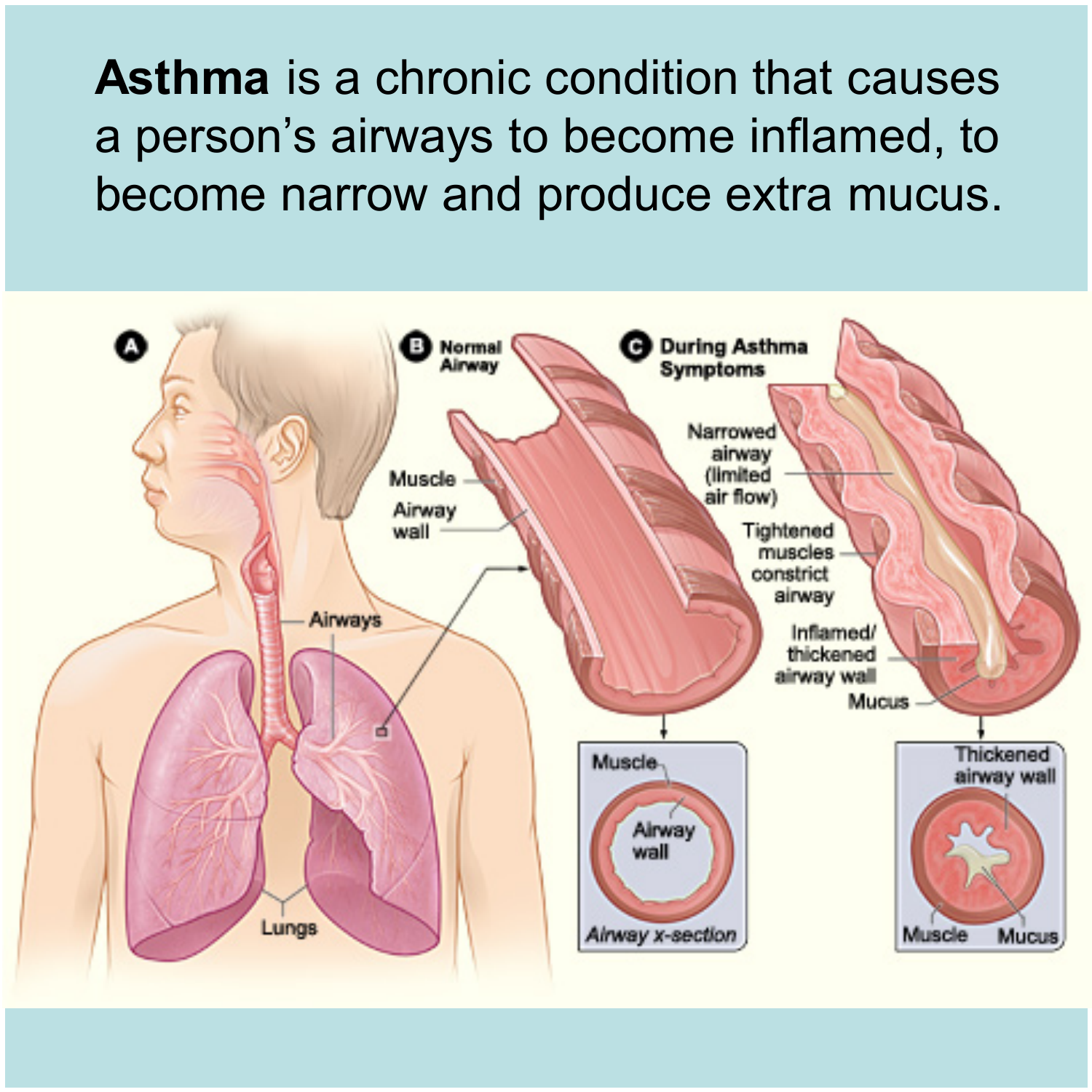### **Symptoms** of asthma include:

- Pests Can Trigger Asthma Coughing
	- Wheezing
	- Shortness of breath
	- Chest tightness

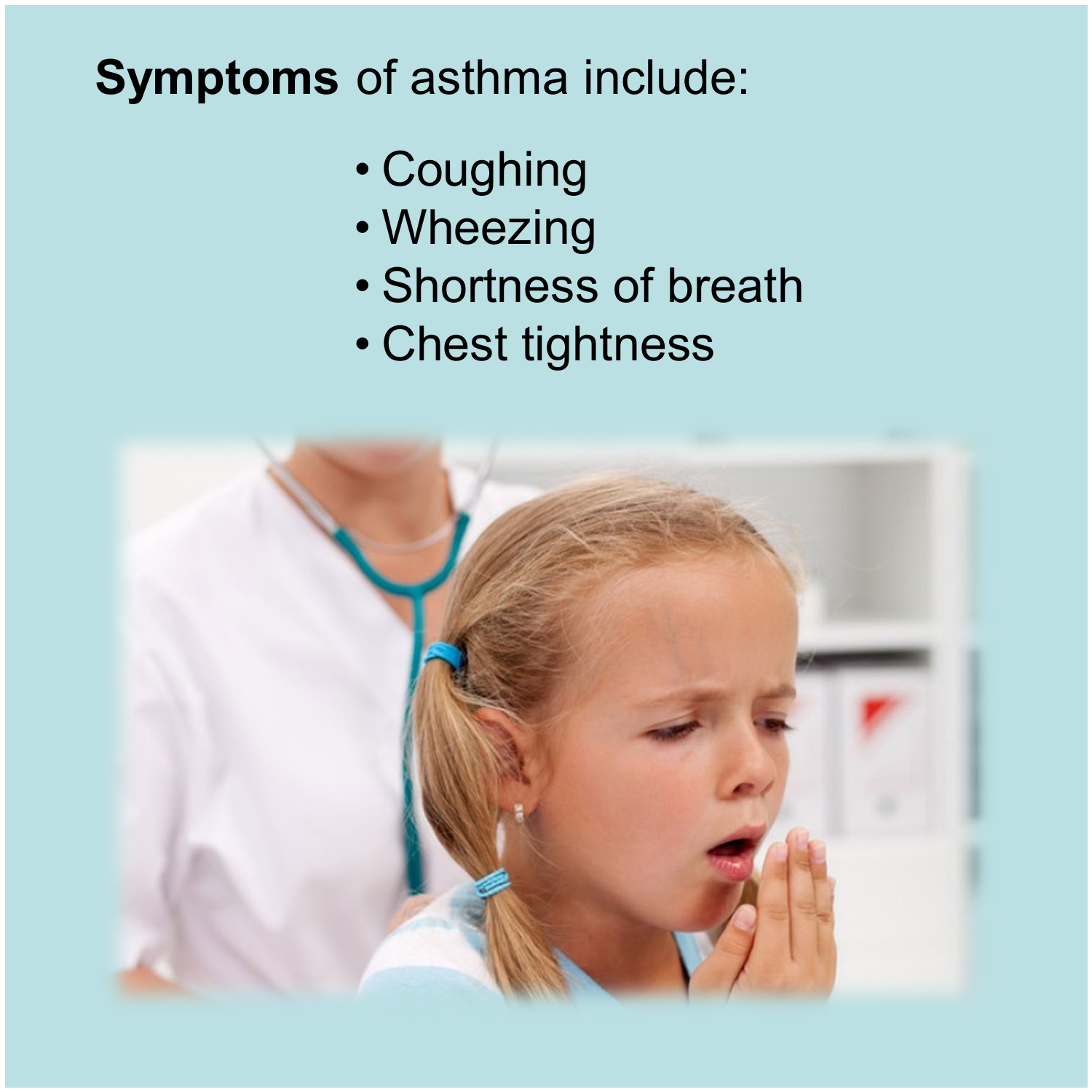### See your doctor if you think you may have asthma.



There are effective treatments for asthma that your doctor can recommend.

It is important to make sure to follow directions about using inhalers and medication.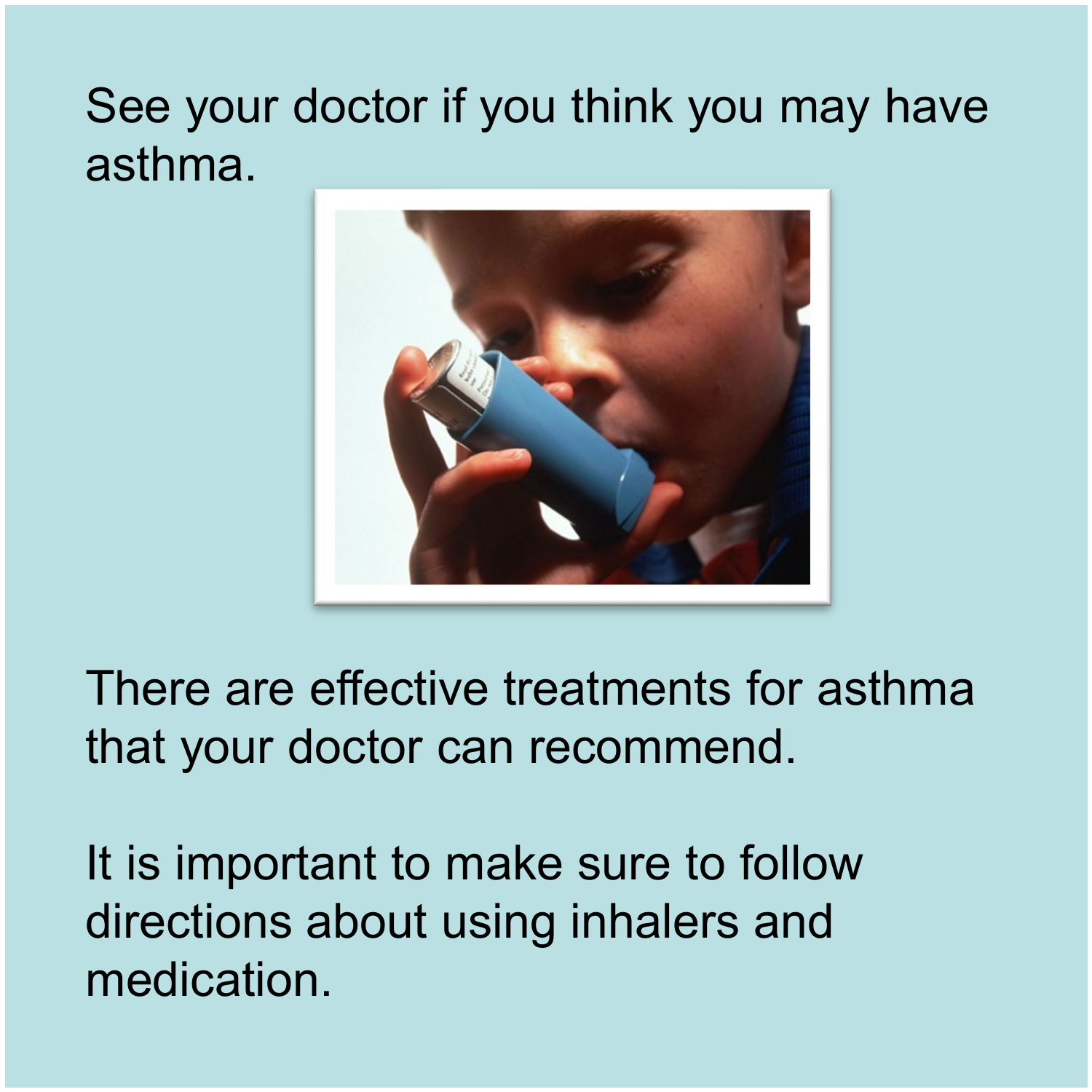Asthma can also be managed by **maintaining a healthy home**

## **Asthma triggers in your home can include:**

- Smoke
- Perfume
- Incense burning
- Candle burning
- Mold
- Pests
- Pet dander
- Fuel burning appliances
- Others

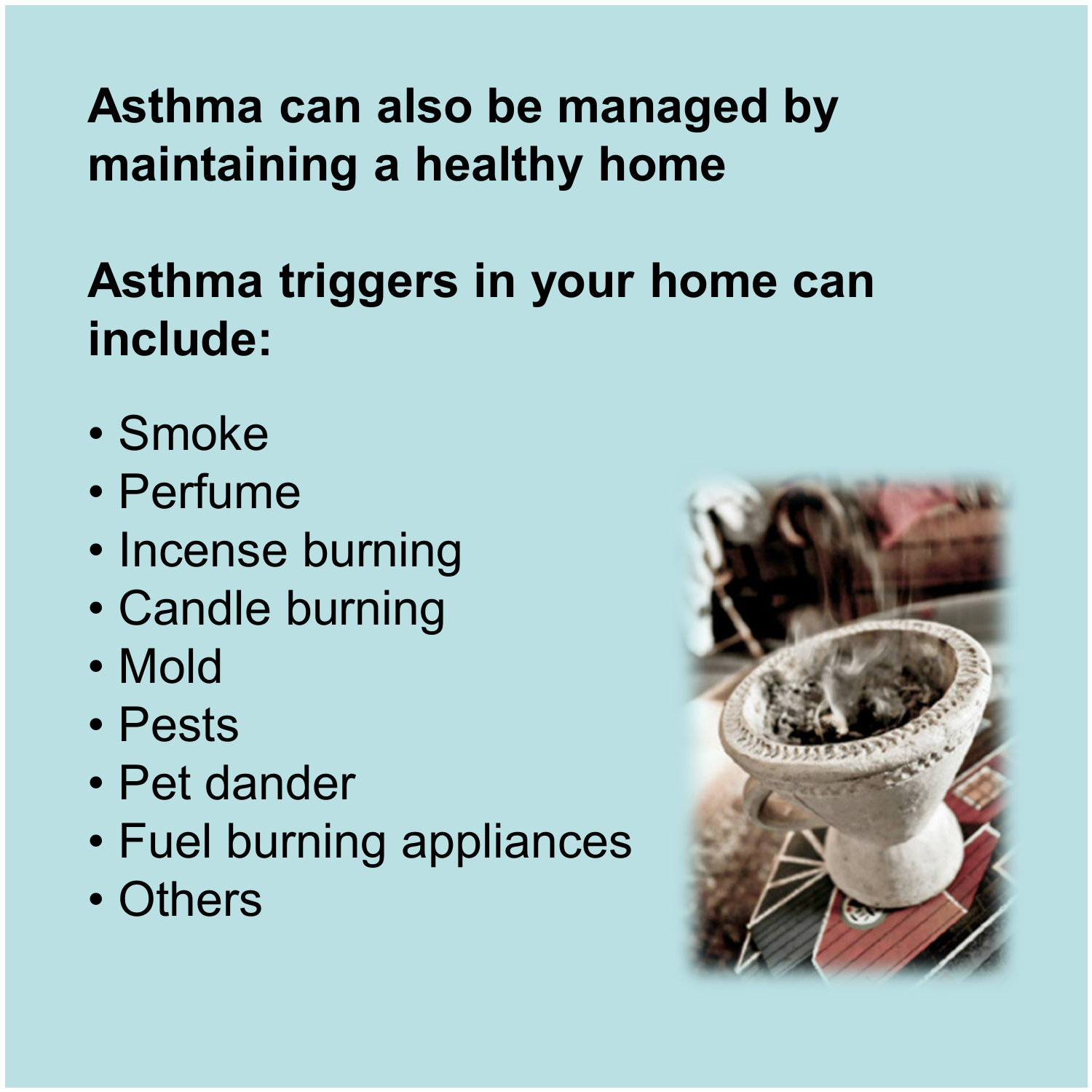# Keeping Your Home Trigger Free:

## **Smoke**

- Do not allow people to smoke in your home. Have people smoke outside.
- Do not allow smoking in the car.
- Do not burn incense in your home.
- Complete the Smoke-Free Home Pledge

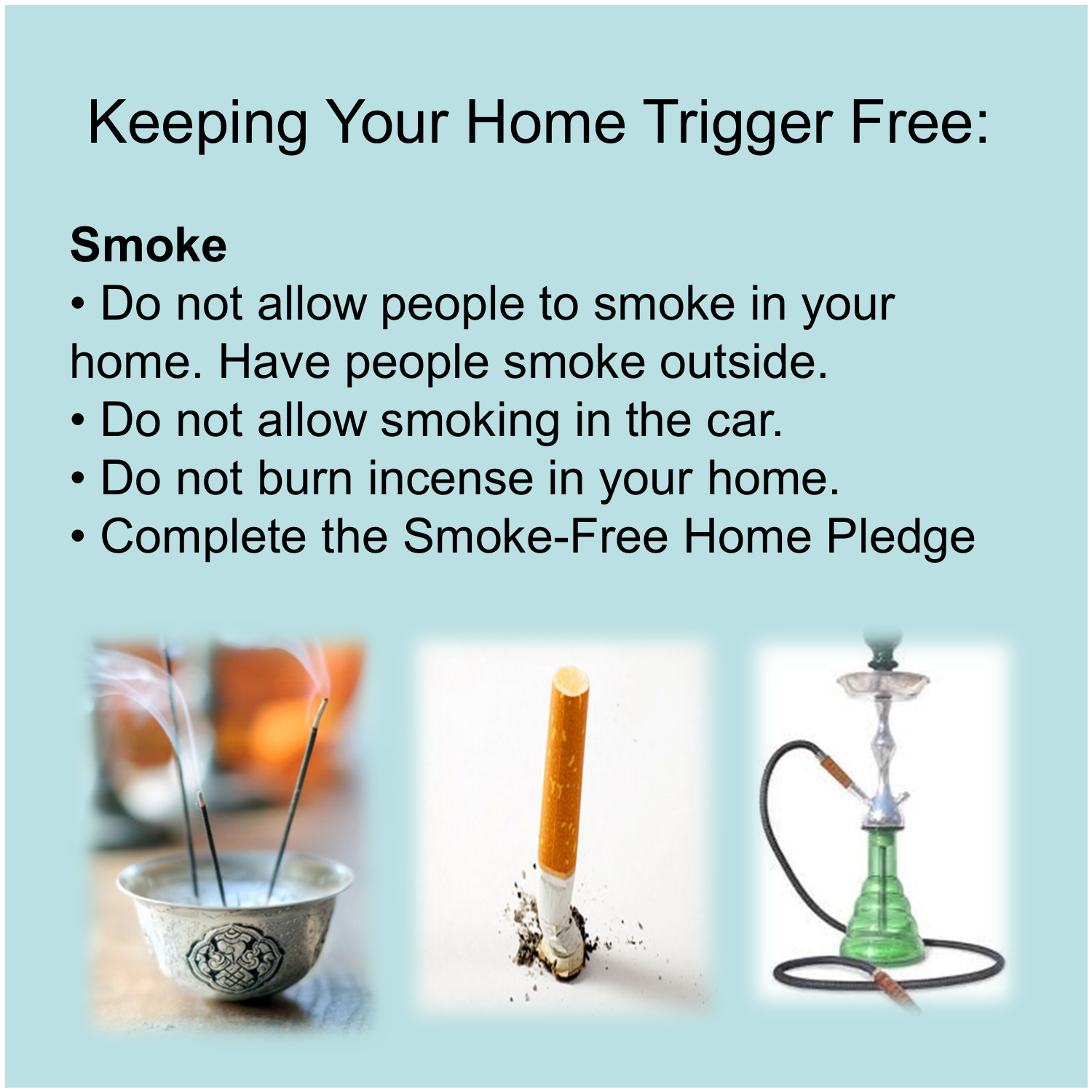### **Smoke-Free Home Pledge**

Pledge to keep your home smoke-free.

Many people die each year because of smoke particles in the air in their apartment.

By taking this pledge, you are committing to keep your home smoke-free and making your family and home healthier by removing secondhand smoke.

Complete the pledge form and be eligible to sign up and receive your free smoke-free home kit.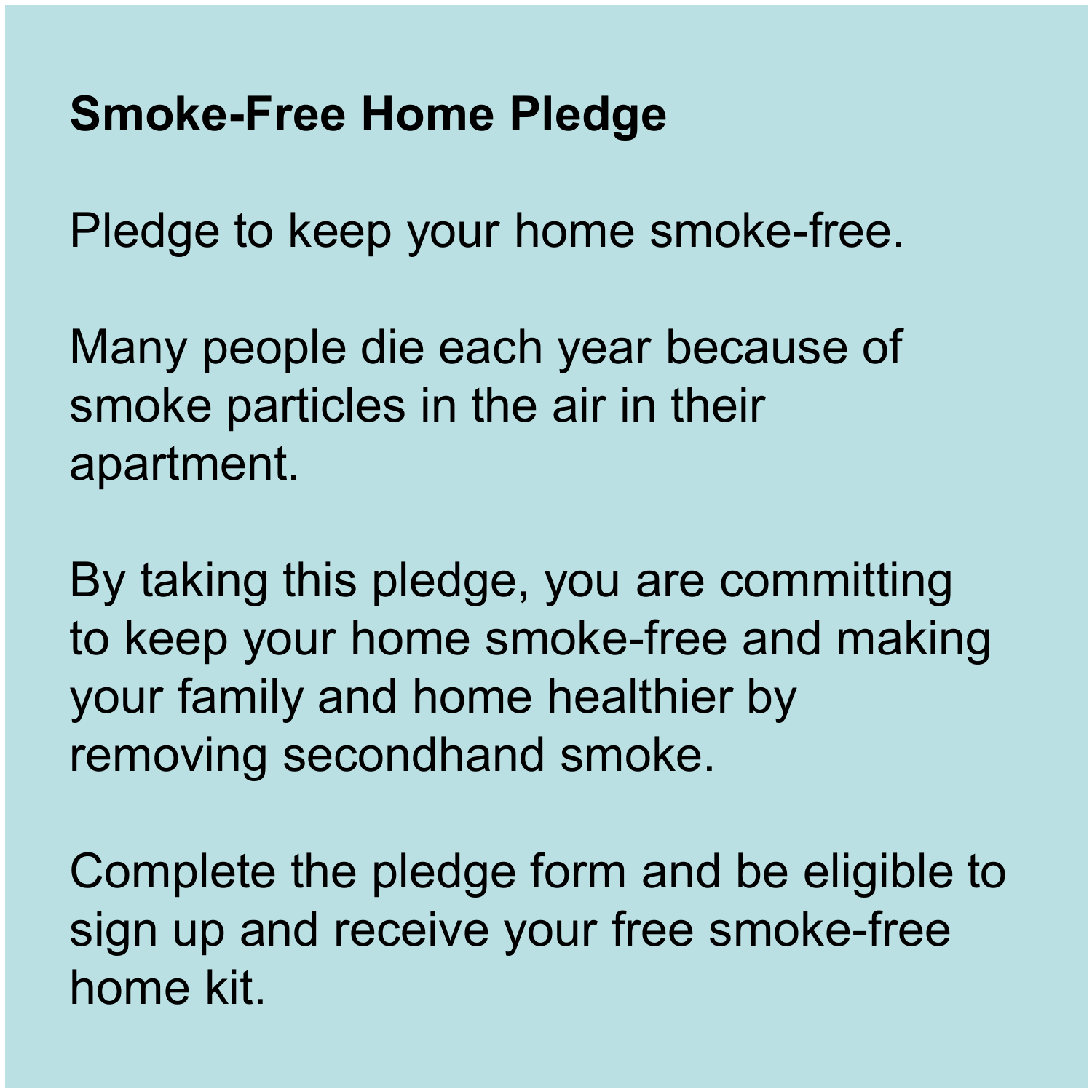Take the pledge here: <http://smokefreeforme.org/pledge/>

Or sign a copy with your Advocate:

*I pledge to protect myself and others from the health risks of second hand smoke by keeping my home smoke-free.*



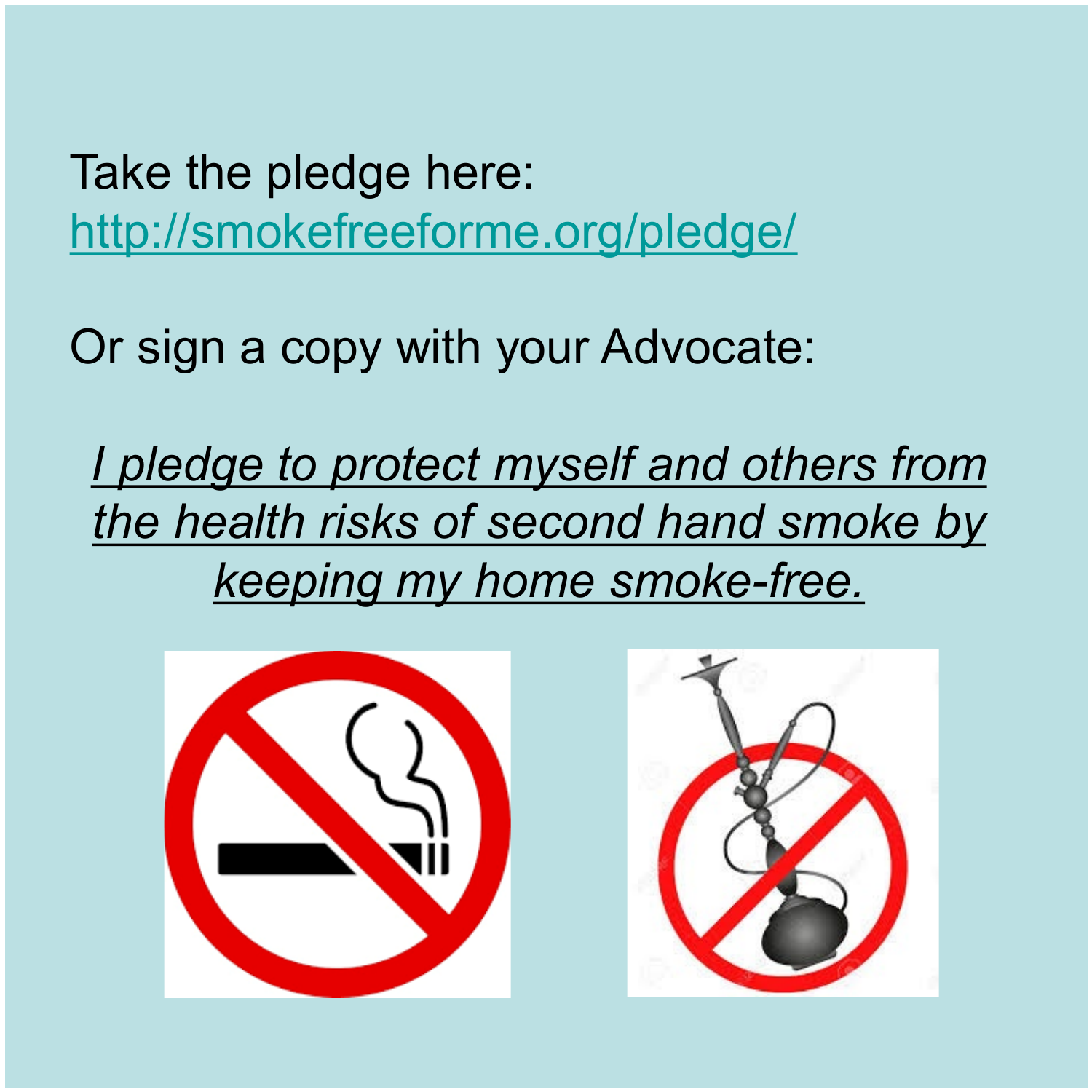

Molds grow on moist surfaces. It is important to take action when there is too much moisture in the air.

To get rid of excess moisture in your home:

- Turn fan on when showering
- Clean up standing water
- Use a dehumidifier
- Allow for air circulation- **open windows and open curtains**

• Have your landlord fix wood, wallboard etc. that has moisture damage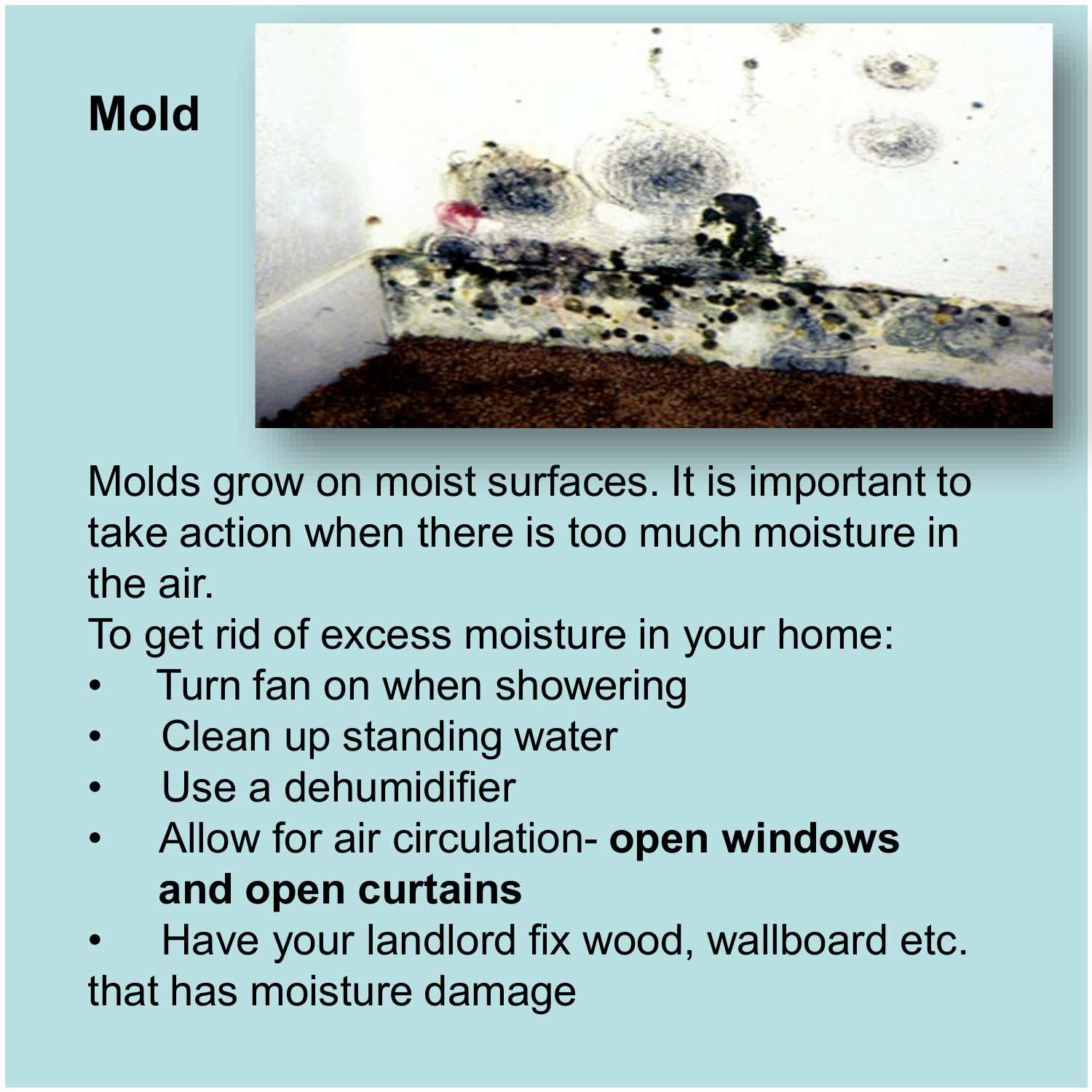# Let the fresh air in and get the bad air out!

Doing these things can address many of the issues that can cause sickness in your home.

- Open windows
- Use a fan
- Open curtains



- Do not burn substances
- Avoid heavy perfumes
- Fresh air is the best way to have a healthy home!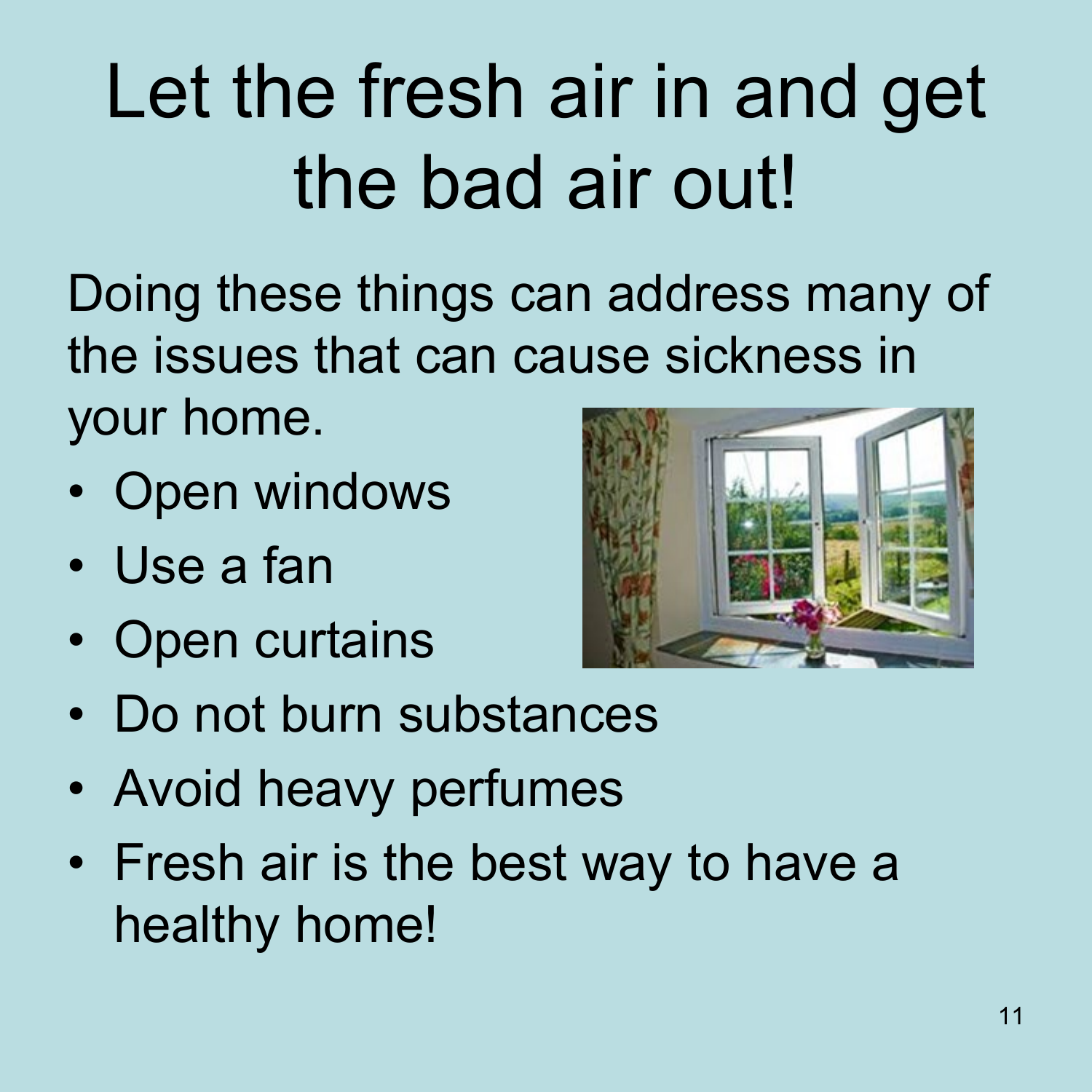# Radon- Ask Your Landlord

- Your landlord is required by law to test your apartment for **radon**.
- Your landlord needs to tell you the radon test results before you sign paperwork.
- Why? Radon is the #1 cause of lung cancer in non-smokers and the #2 cause of cancer overall.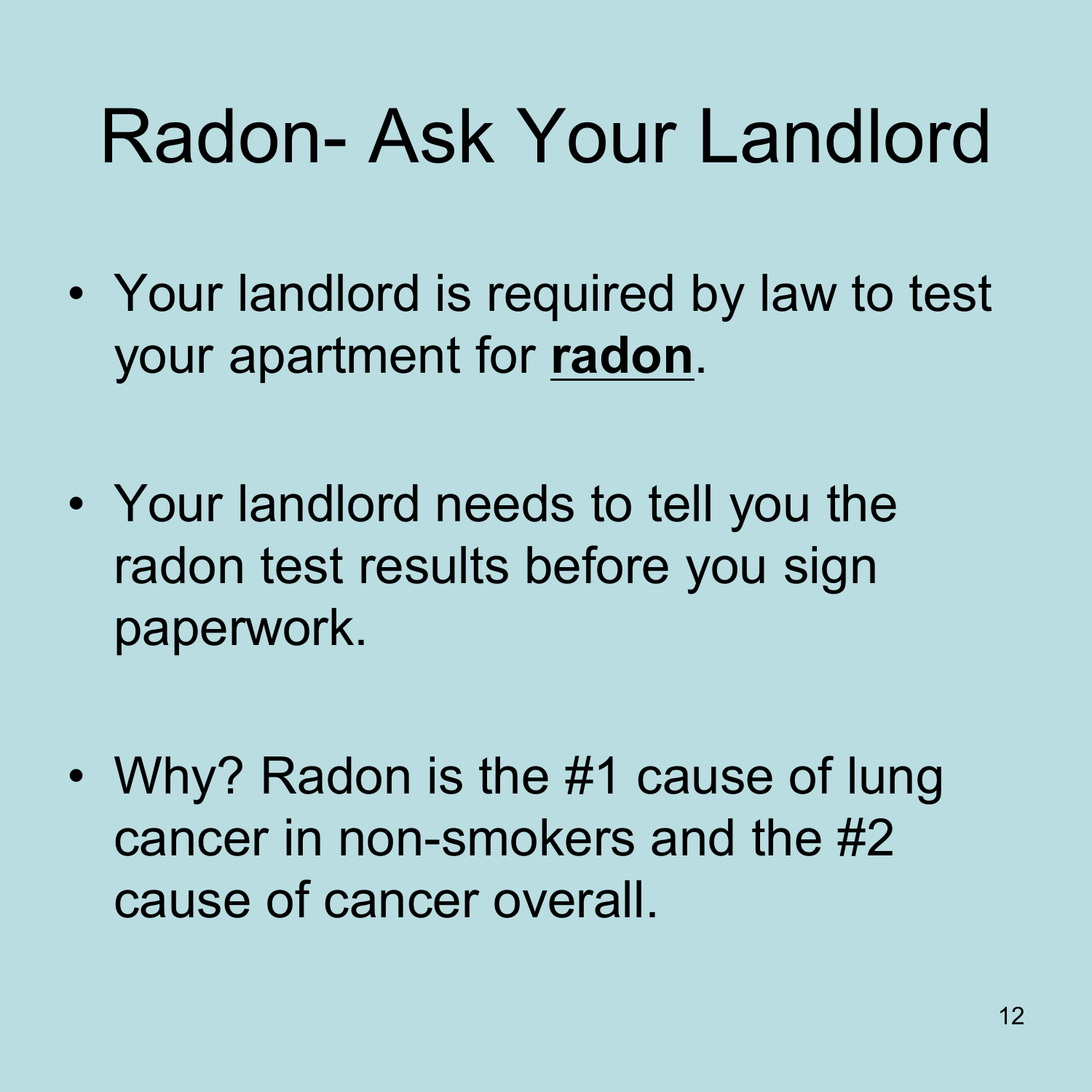### **Pest Control**



## **Dust Mites**

Dust mites are tiny insects that eat dead skin. They are so small you can't see them, but their feces can trigger asthma.

- Wash bedding in hot water often
- Use allergen-proof pillow and mattress covers
- Dust surfaces throughout home
- Vacuum often
- Remove area rugs, curtains [and fabric](http://www.google.com/url?sa=i&rct=j&q=&esrc=s&frm=1&source=images&cd=&cad=rja&uact=8&ved=0ahUKEwi-lJStmLjSAhUJMSYKHSPNBNIQjRwIBQ&url=http%3A%2F%2Faeonweb.us%2Fmattress-cover-allergen%2F&psig=AFQjCNEmfWLL7-UjuO456pEQUazaBuxOCQ&ust=1488556803327105)

furniture – they collect dust

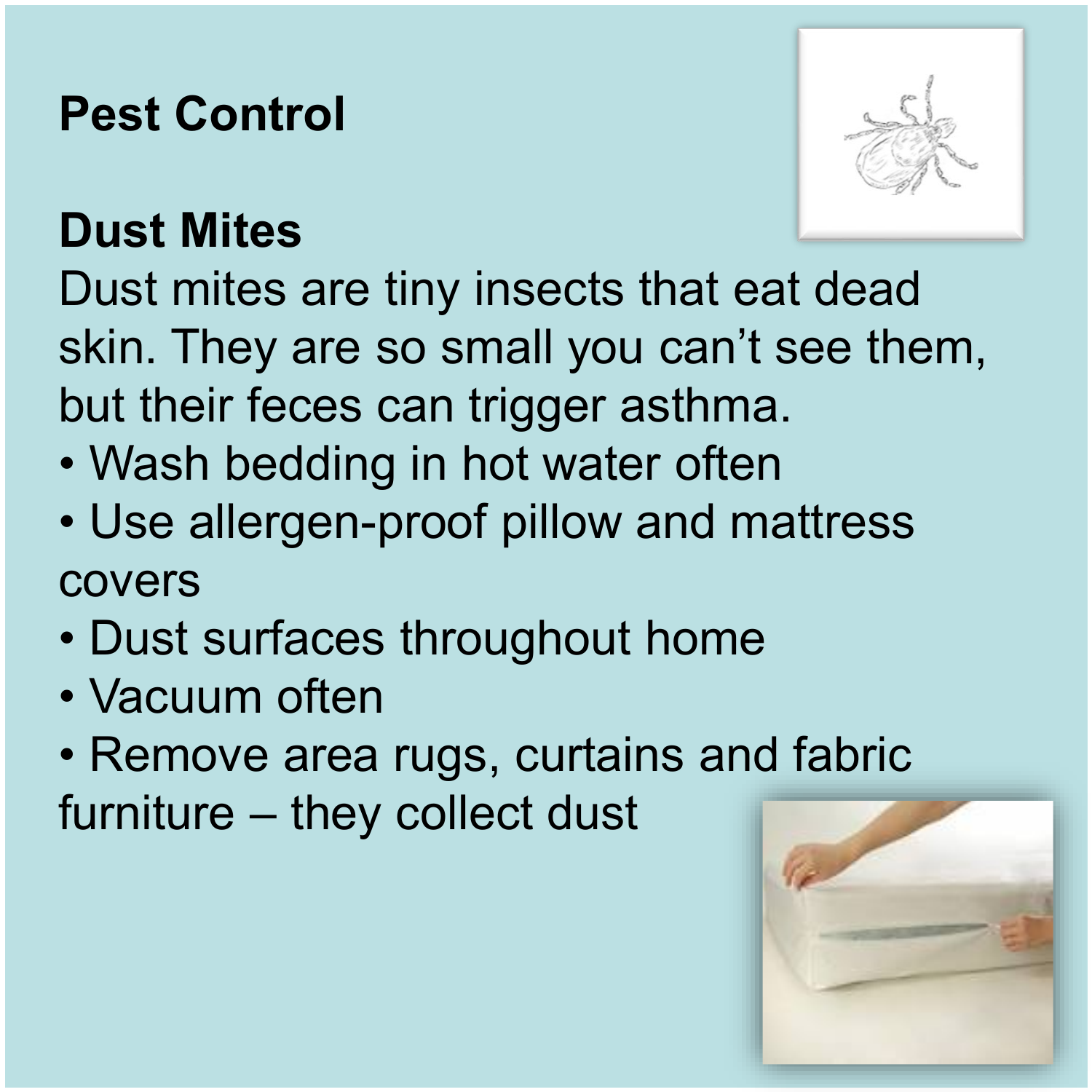**Bedbugs**<br>Bed bugs are small insects that feed on human blood. They are usually active at night when people are sleeping. They leave large, itchy skin welts.

- You **must** report to your landlord
- Clean areas where bedbugs live
- Wash and dry bedding in hot water



- Use allergen-proof pillow and mattress covers
- Throw away infested items and furniture and do not bring discarded items into home.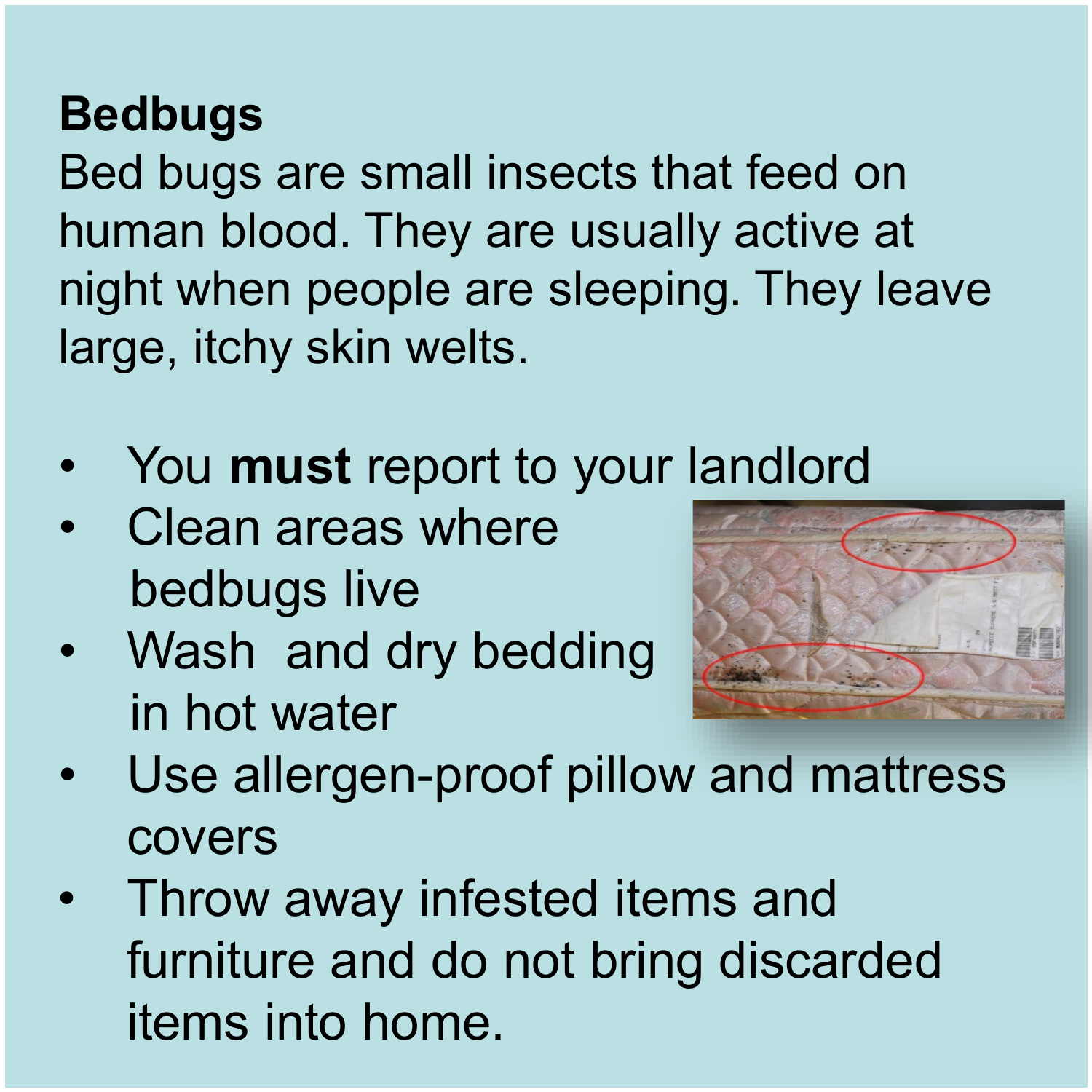**Cockroaches**<br>Cockroach dust is a very strong asthma trigger. To get rid of cockroaches:

- Remove sources of water
- Tightly seal food in cupboards
- Clean food crumbs from tables, counters and floors daily
- Kill cockroaches using bait (NOT bug bombs)
- Pick up clutter where roaches live



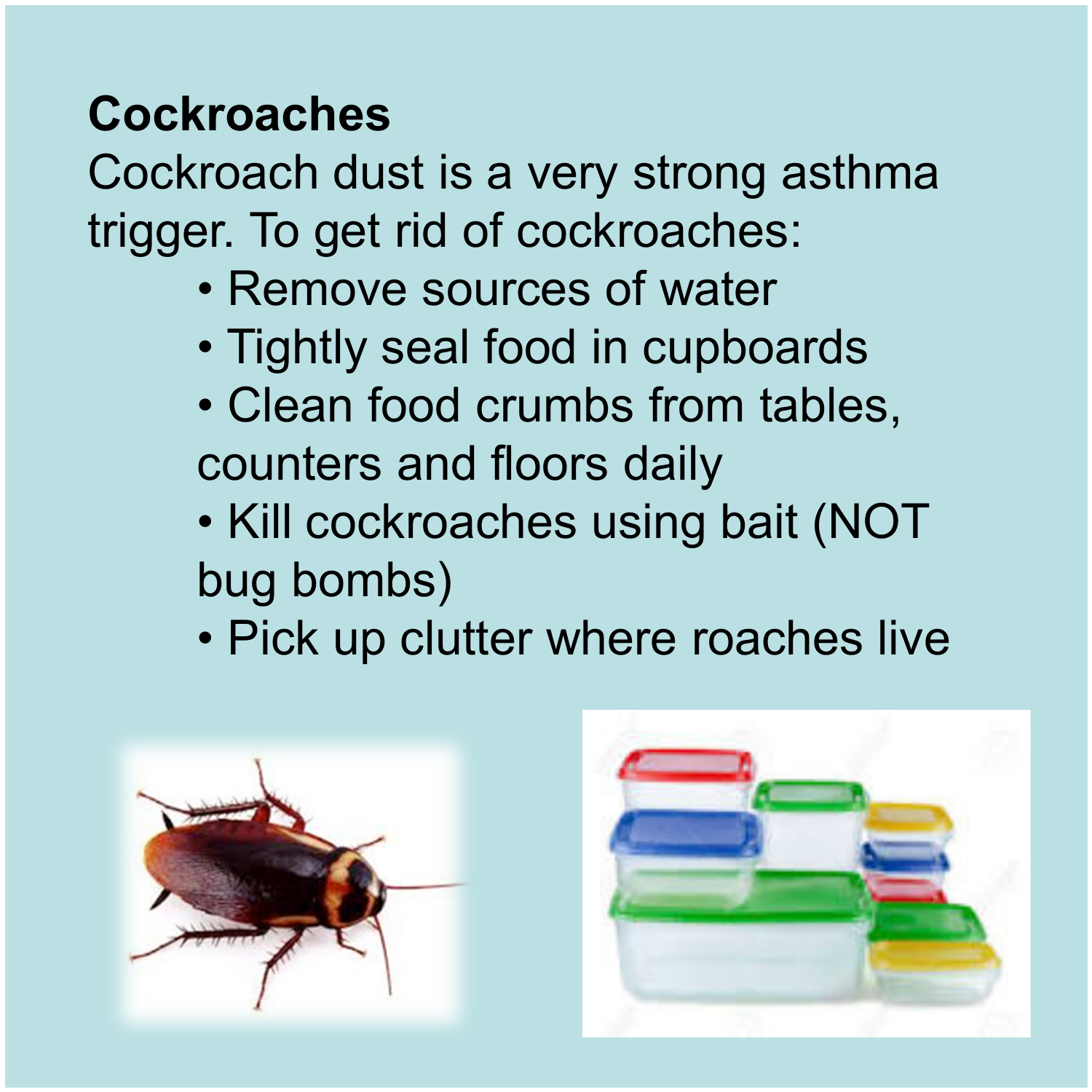**Pet Dander**<br>Dander is dead skin cells from animals. Cat dander typically triggers asthma more than dog dander. To get rid of dander:

- Find a new home for the pet, if possible
- Do not allow pet in bedroom
- Bathe pet often
- Vacuum and clean often
- Wash hands and clothes after handling pet

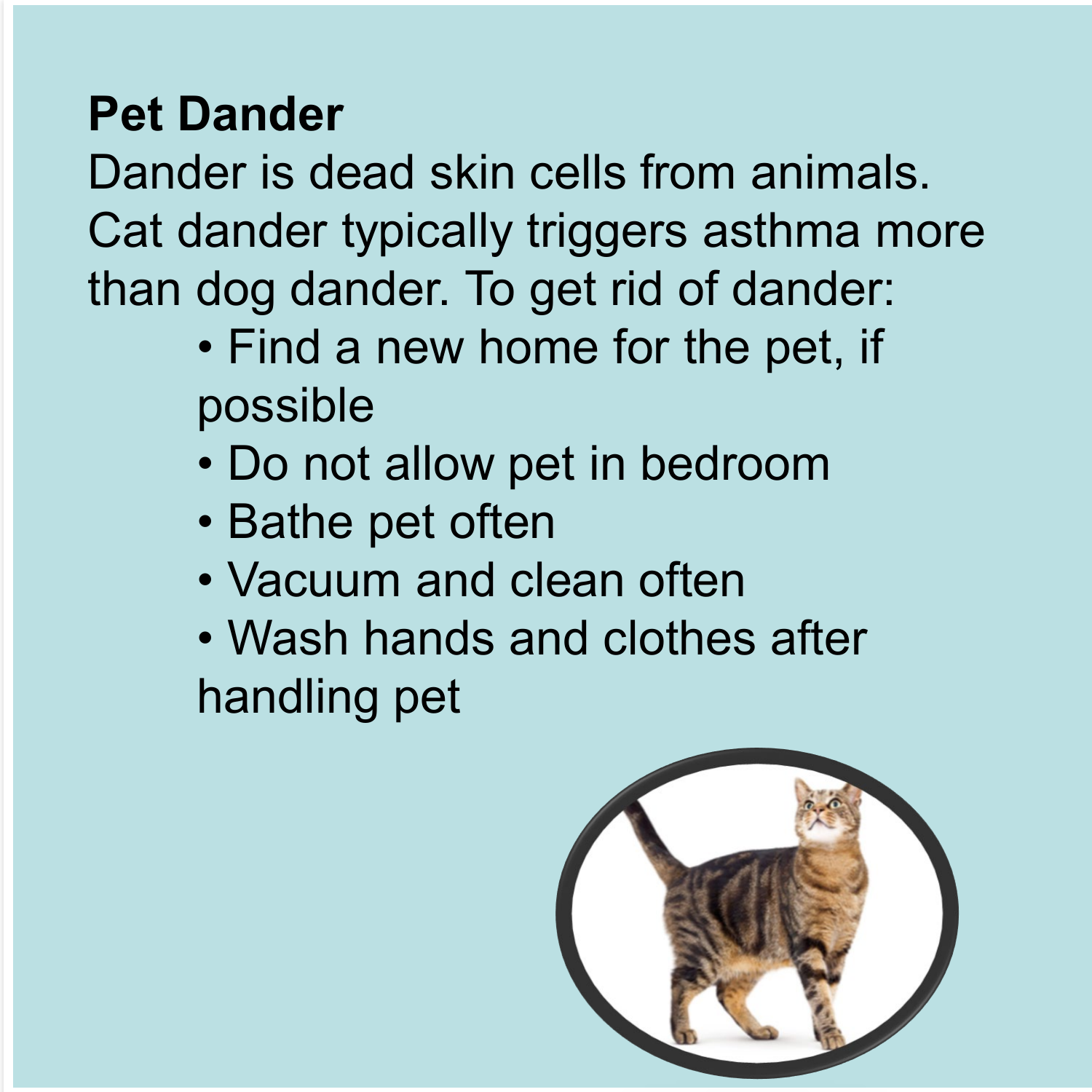### **Fuel Burning Appliances can be an asthma trigger:**

These include stoves, furnaces, space heaters etc. that burn fuel (wood, natural gas, kerosene).

- Use CO detectors
- Use an exhaust fan in kitchen
- Do not use stove to heat home



- If using portable space heaters they must be electric
- Non-electric space heaters must be vented outside

• Have heating system checked and chimney cleaned every year- ask landlord if applicable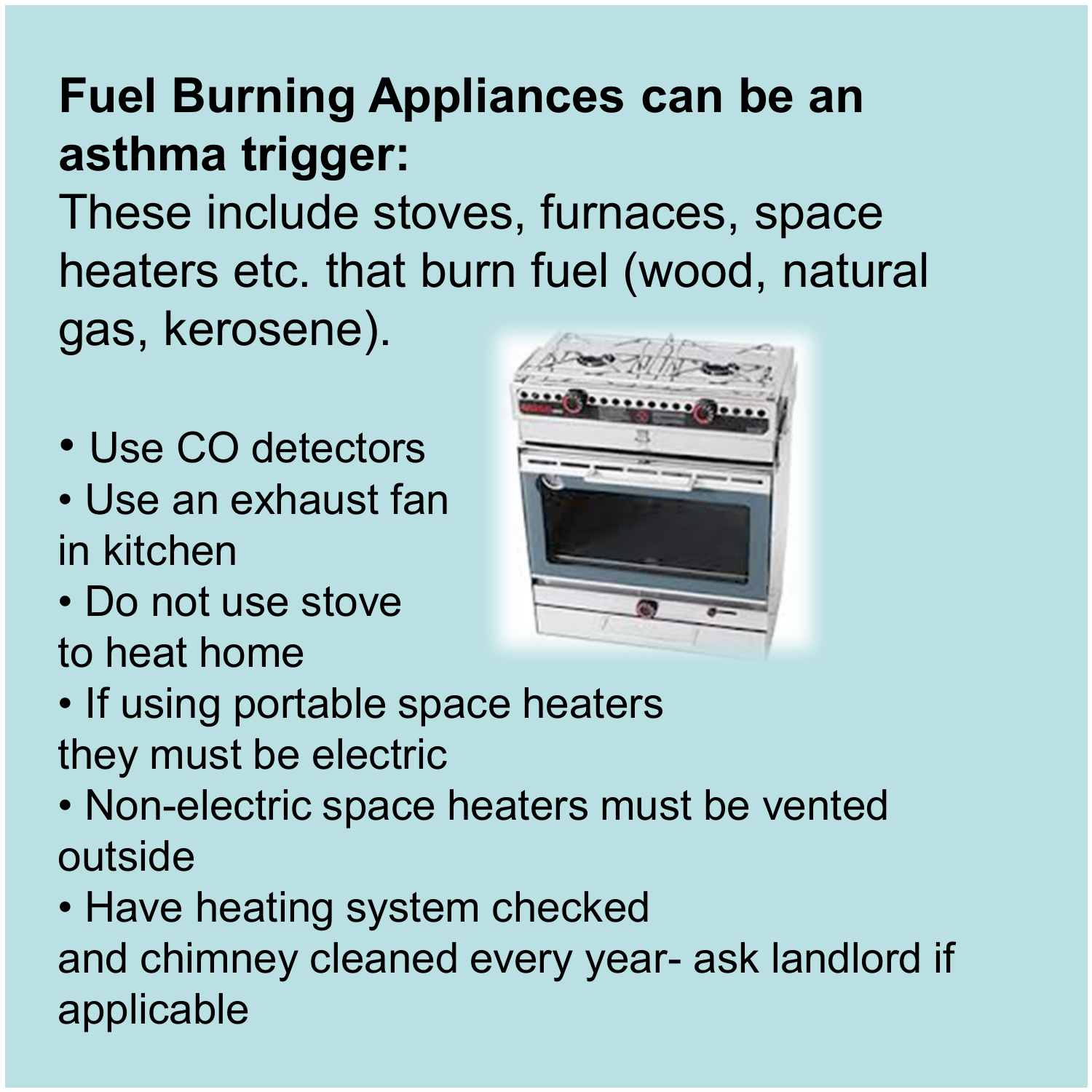## Pests Can Trigger Asthma **General Resources About Asthma**

- Your Primary Care Provider, Doctor
- Asthma and Allergy Association of America: www.aafa.org
- Maine Health Asthma Resource Center: www.mainehealthlearningcenter.org

### **For pests or mold in your apartment:**

- Code Enforcement:
	- Lewiston: 207-513-3125
	- Auburn: 207-333-6600
- Pine Tree Legal Assistance: 207-784-1558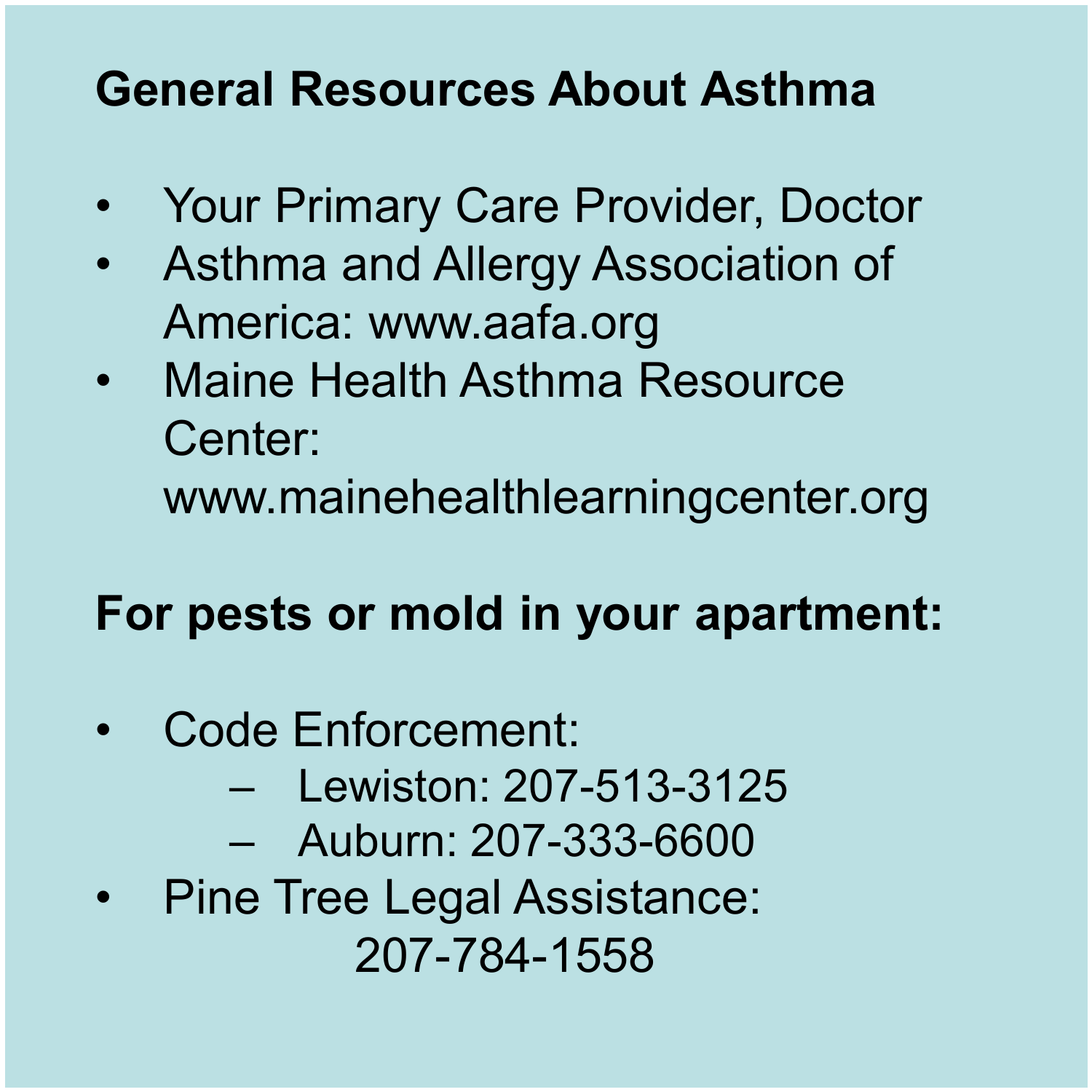### **Lead Poisoning**

- Lead is a toxin that is harmful to everyone, especially children and pregnant women.
- Lead from paint, contaminated dust, paint chips, and peeling paint are common causes of lead poisoning.
- Lead paint is still present in many older homes, sometimes under layers of newer paint.



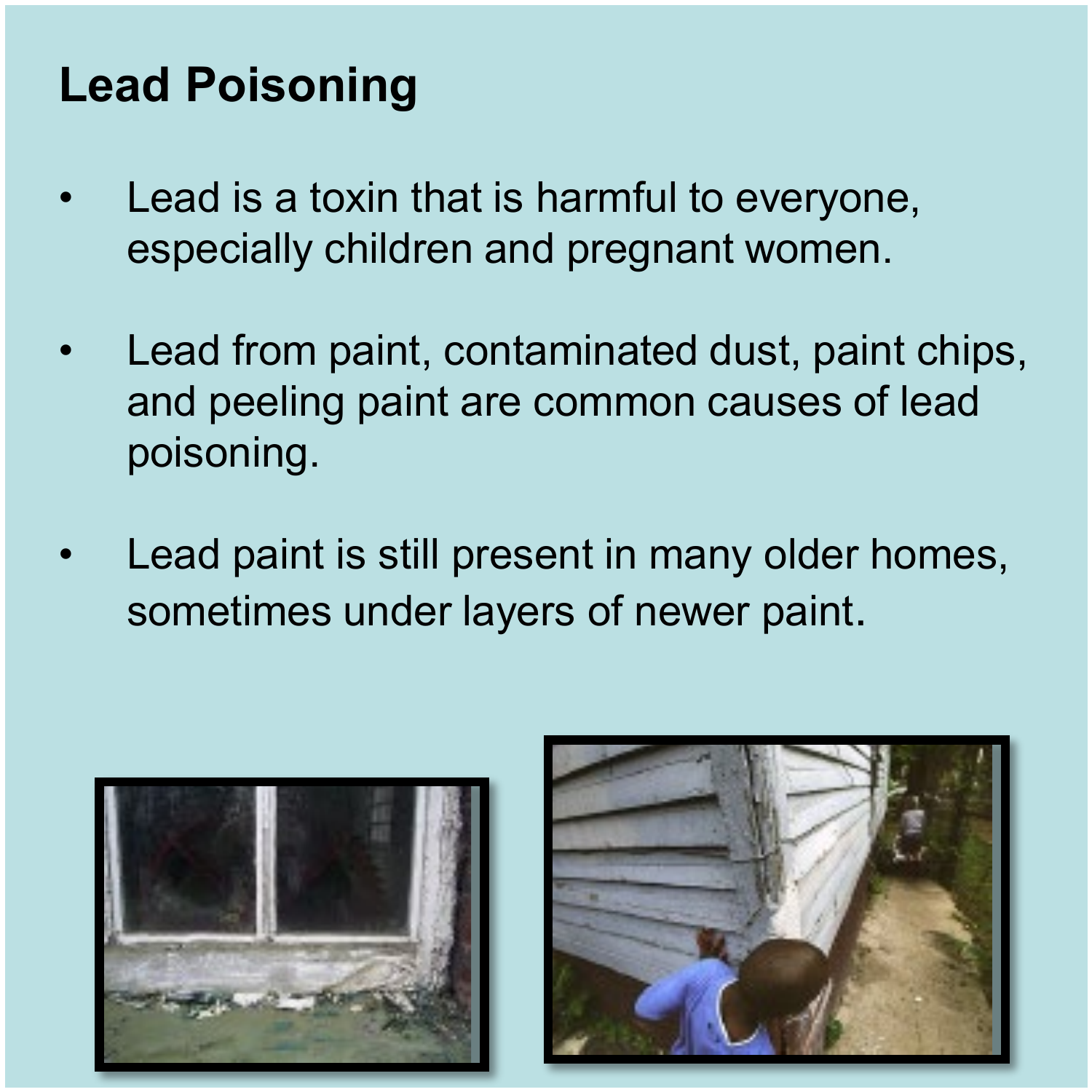### **Lead Sources:**

- Paint, indoor and outdoor, toys
- Makeup such as lipstick
- Certain food and liquid containers
- Soil and outdoor exposure
- Drinking water
- Some folk remedies and henna dyes



Lead dust settles on floors

and windowsills where children and infants can touch and ingest it by chewing on toys, putting hands in their mouths, and eating without washing their hands.

### **Health Risks:**

Brain or nerve damage, hearing problems, digestive issues, stunted growth, and more.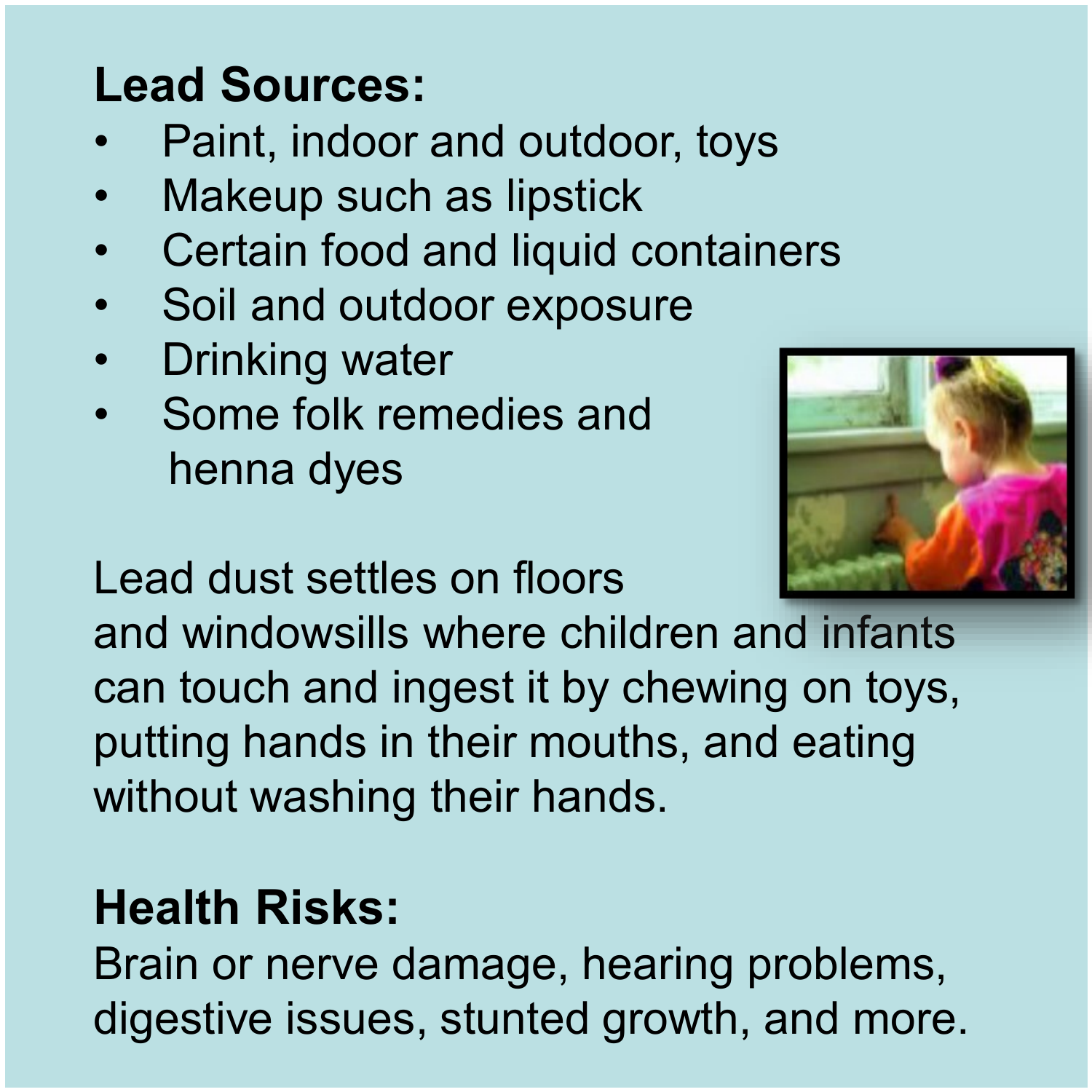## lead poisoning<br> **lead poisoning Take steps to prevent**



- Keep kids away from lead and get your children tested for lead
- Test your home and water for lead- never scrape, sand or paint without checking for lead first
- Clean up lead dust in and around your home, vacuum often and **"damp" dust**
- Healthy food can help protect your child from the harmful effects of lead

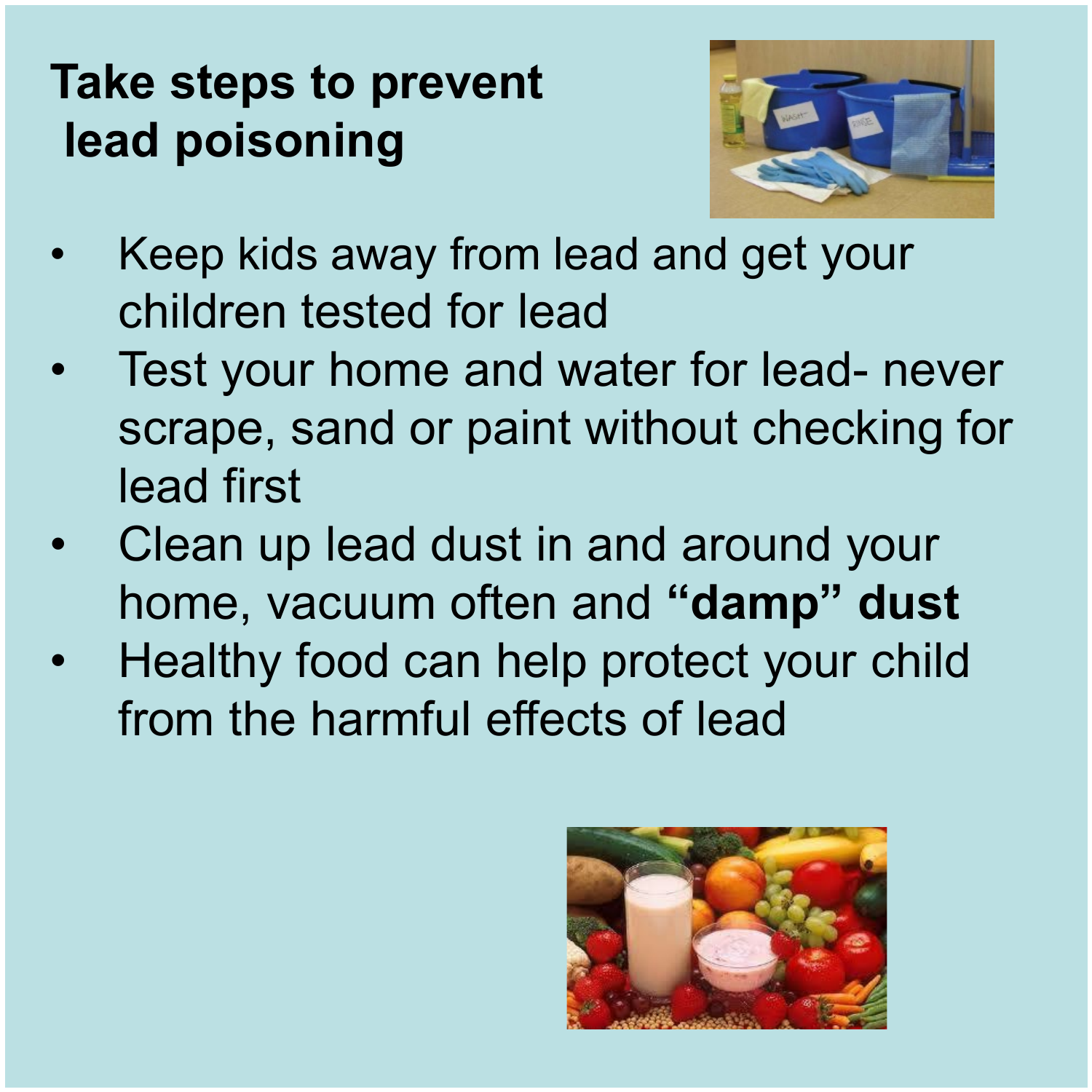### **Inspect Your Home Annually.**

Just like people, your home needs an annual check-up. Take the time to thoroughly inspect your home inside and out.

Look for stains, wet spots, condensation, insects, insect damage, peeling paint, and overgrown trees and plants.

Look for leaks/water under kitchen and bathroom sinks, around tubs, showers, and toilets.

Report any concerns to the landlord and/or code enforcement.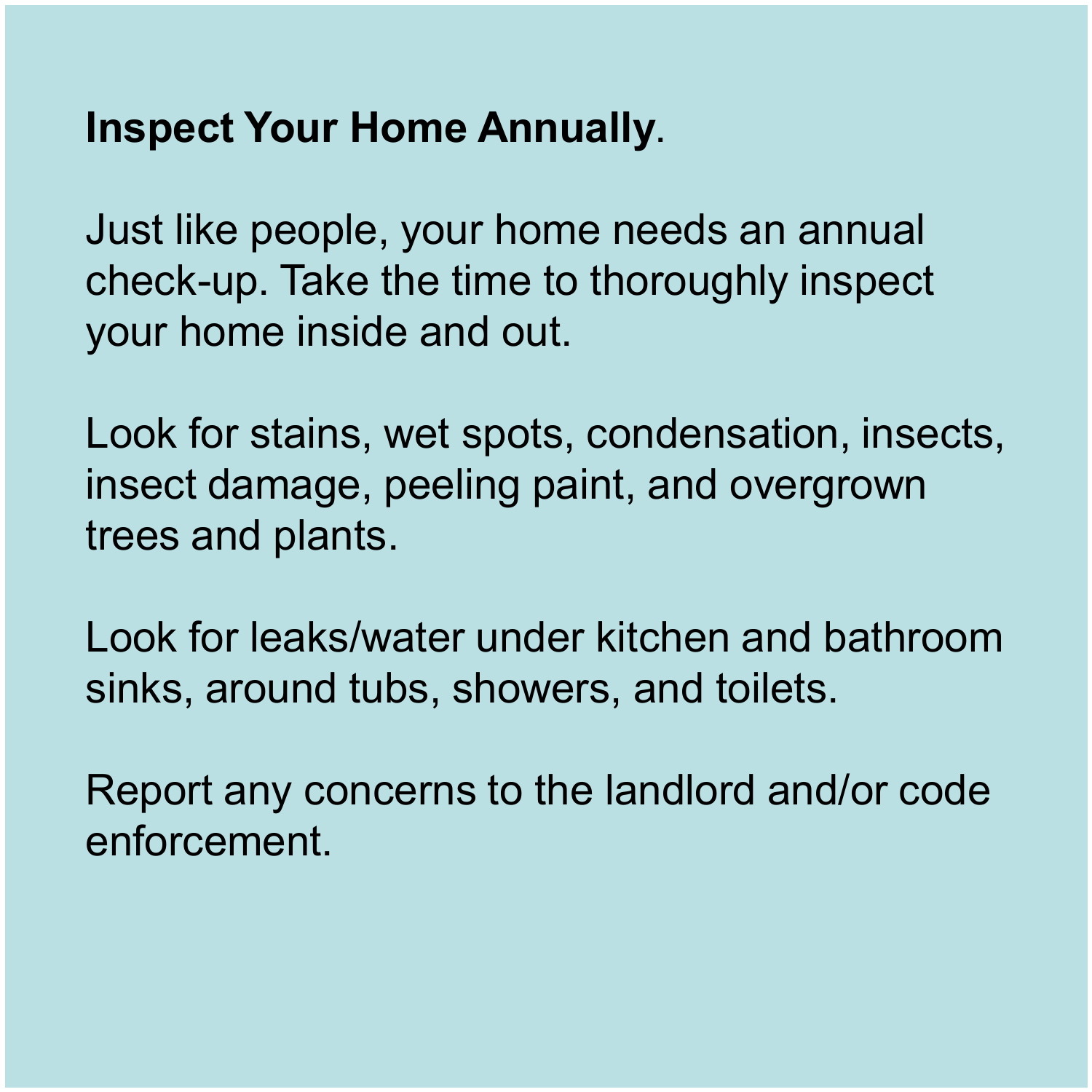**Peneral Resources وGeneral Resources**<br>Maine Indoor Air Quality Council: <u>www.maineindoorair.org</u> Healthy Homes: [www.maine.gov/healthyhomes](http://www.maine.gov/healthyhomes) Maine Radon Program: [www.maineradiationcontrol.org](http://www.maineradiationcontrol.org/) Maine Asthma Program: [www.maine.gov/dhhs/mecdc/population-health/mat/index.htm](http://www.maine.gov/dhhs/mecdc/population-health/mat/index.htm) Maine Board of Pesticide Control: [www.state.me.us/agriculture/pesticides/](http://www.state.me.us/agriculture/pesticides/) Housing Authorities: Lewiston: 207-783-1424 Auburn: 207-784-7351

Code Enforcement: Lewiston: 207-513-3125 Auburn: 207-333-6600 Pine Tree Legal Assistance: 207-784-1558

Maine CDC: 866-292-3474

Healthy Androscoggin: 207-795-5990 http://www.healthyandroscoggin.org

### **Contact your landlord with questions!**